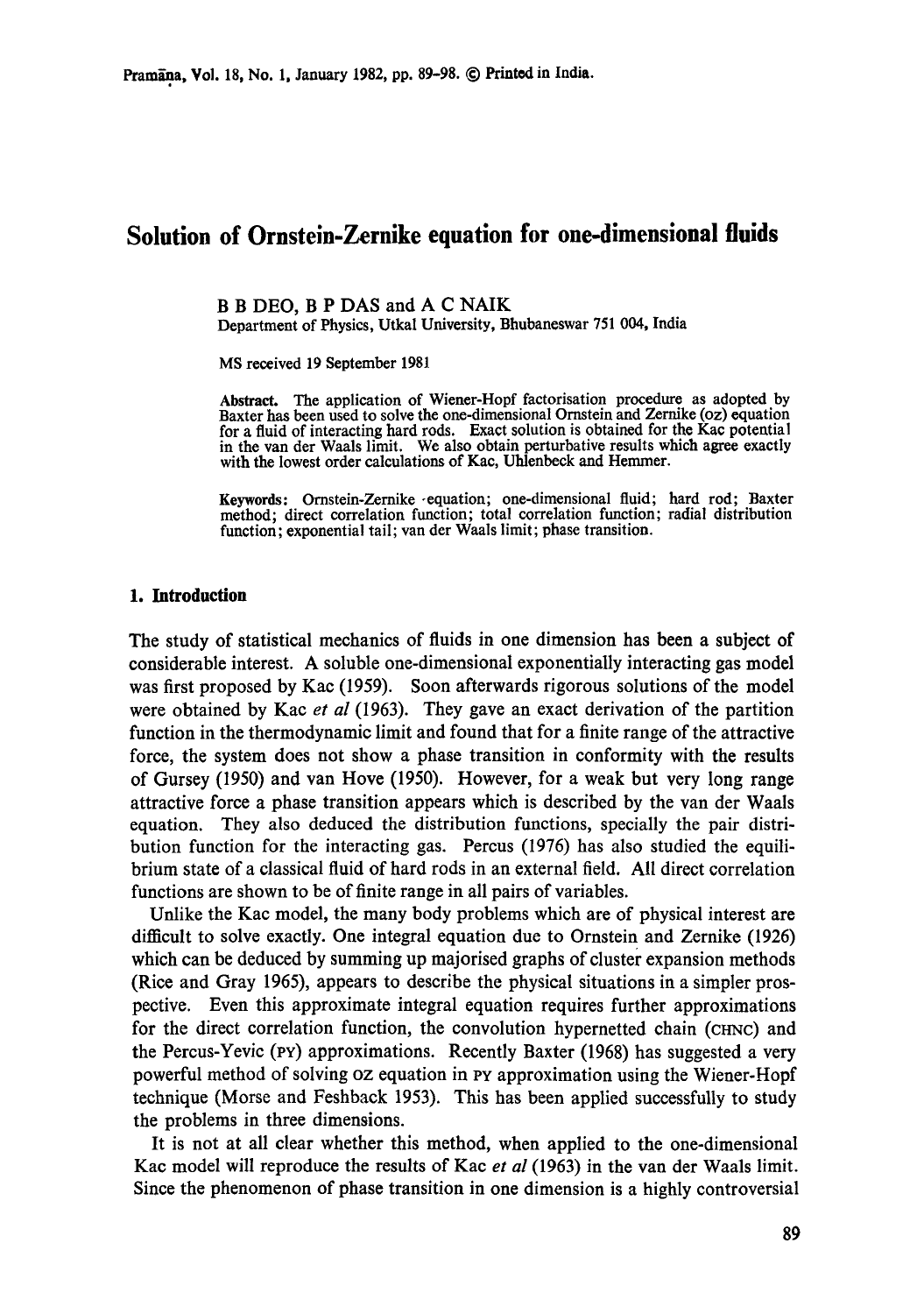subject, it is worth-while to deduce it by other independent methods. Furthermore, the highly successful exponential approximation of Andersen and Chandler (1972) seems to disagree with the machine calculation of structure function for small wave numbers (Stell and Weis 1980). There is a need to have diverse methods of solution which can follow the manner of obtaining solution from one-dimensional models. The present note is an attempt in these directions.

We find that the Kac problem can be solved elegantly by the Baxter (1968) method. §2 describes Baxter's technique and its application to solve the problem of hard rods. A general method of solution for the interacting rods which can be extended to three dimensions is given in  $\S$ 3. Kac model is also solved in this section to the lowest order of perturbation in both the long and the short range limits.

#### **2. Solution by the Wiener-Hopf and Baxter technique**

## *2.1 General formulation*

In one dimension, the oz equation is

$$
h(x) = C(x) + \frac{1}{l} \int_{-\infty}^{+\infty} dx' C(x') h(x - x'),
$$
 (1)

where  $1/l = N/L$  is the density of hard rods and its Fourier transformed equation

$$
\widetilde{h}(k) = \widetilde{C}(k) + \frac{1}{l} \widehat{h}(k) \widetilde{C}(k), \qquad (2)
$$

can be rewritten in the form

$$
(1 + \tilde{h}(k)/l) (1 - \tilde{C}(k)/l) = 1.
$$
 (3)

We define a new function  $\hat{A}(k)$  by the relation

$$
\widetilde{A}(k) = 1 - 1/l \ \widetilde{C}(k) = (1 + 1/l \ \widetilde{h}(k))^{-1}.
$$
 (4)

For a disordered fluid,  $\tilde{h}(k)$  is finite. Consequently  $\tilde{A}(k)$  has no zeroes for real values of  $k$  and it can always be factorized (Baxter 1968) as

$$
\widetilde{A}(k) = \widetilde{\Gamma}_1(k) \widetilde{\Gamma}_2(k). \tag{5}
$$

 $\tilde{\Gamma}_1(k)$  is analytic in the upper half of the complex k plane and has zeroes only in the lower half of the plane, whereas  $1/\tilde{\Gamma}_2(k)$  is analytic in the lower half of the plane and has zeroes only in the upper half of the plane. From the defining equations and assumed analyticity it follows that (Baxter 1968)

$$
\widetilde{\Gamma}_{1,2}(k) \sim 1 + O\left(\frac{1}{|\operatorname{Re} k|}\right) \tag{6}
$$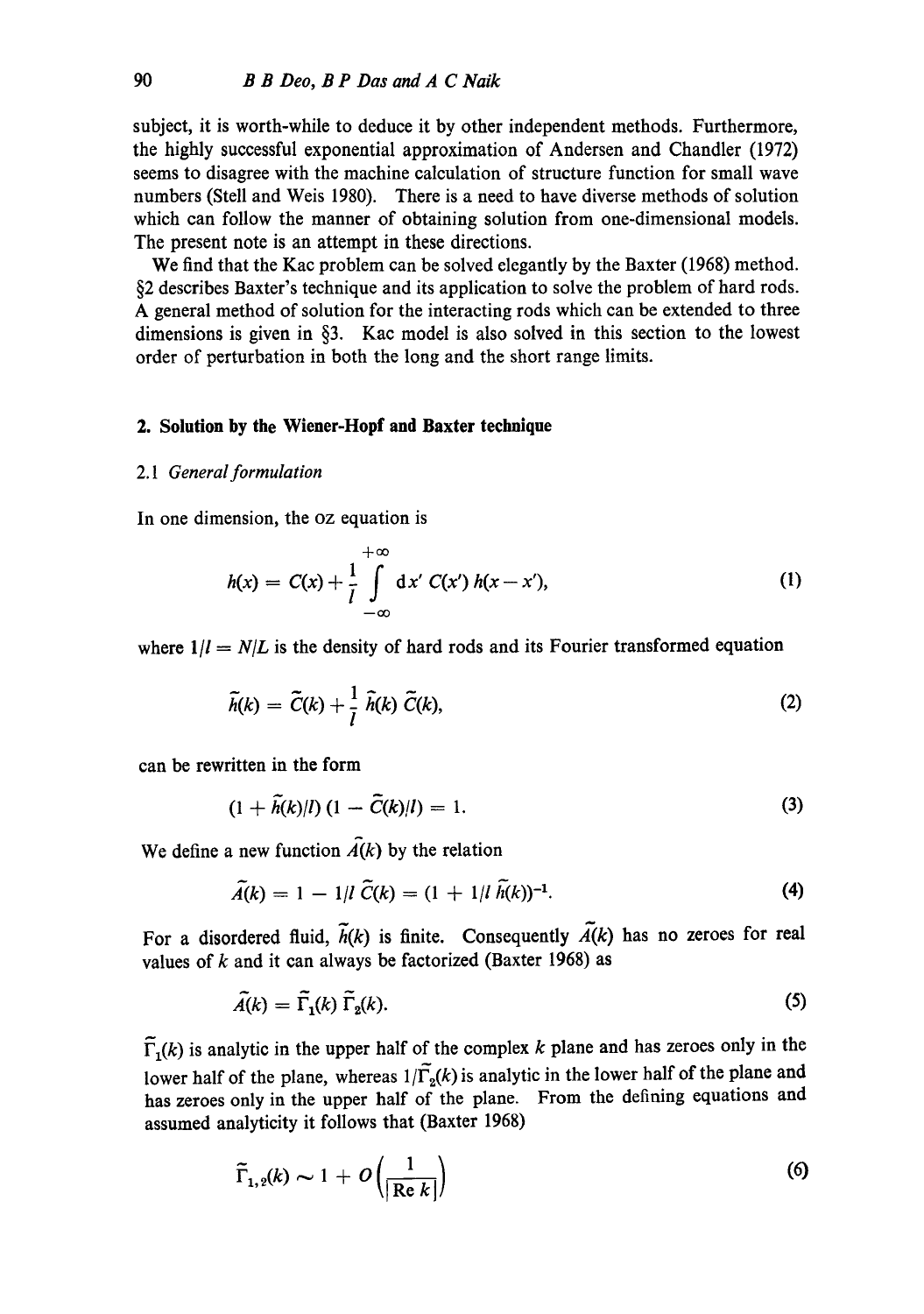The functions  $1 - \tilde{\Gamma}_{1,2}(k)$  are therefore Fourier integrable along the real axis and the two functions defined by

$$
\Gamma_{1,2}(x) = l \int_{-\infty}^{\infty} dk/2\pi (1 - \widetilde{\Gamma}_{1,2}(k) \exp(-ikx)), \qquad (7)
$$

are such that  $\Gamma_1(x)$  vanishes for  $x < 0$  and  $\Gamma_2(x)$  vanishes for  $x > 0$ . Equation (4) with the help of (5) can be written in the form

$$
\frac{1}{l}\widetilde{C}(k) = 1 - \widetilde{\Gamma}_1(k) + 1 - \widetilde{\Gamma}_2(k) - (1 - \widetilde{\Gamma}_1(k))(1 - \widetilde{\Gamma}_2(k)).
$$
\n(8)

From (8), one easily gets  $C(x)$  in terms of  $\Gamma_{1,2}(x)$  as

$$
C(x) = \Gamma_1(x) + \Gamma_2(x) - 1/l \int_{x}^{\infty} \Gamma_1(t) \Gamma_2(x - t) dt.
$$
 (9)

Multiplying  $exp(-ikx)$  to both sides of the equation

$$
\widetilde{\Gamma}_1(k) \left[1 + 1/l \widetilde{h}(k)\right] = 1/\widetilde{\Gamma}_2(k),\tag{10}
$$

and integrating with respect to k from  $-\infty$  to  $\infty$  and noting that

$$
\int_{-\infty}^{+\infty} 1/\tilde{\Gamma}_2(k) \exp(-ikx) dk = 0 \text{ for } x > 0, \text{ we get}
$$
  

$$
h(x) = \Gamma_1(x) + 1/l \int_{0}^{\infty} dt \Gamma_1(t) h(x - t), \qquad (11)
$$

for  $x > 0$ . Thus besides the direct correlation function  $C(x)$  and the total correlation function  $h(x)$ , (9) and (11) show that a third analytic function  $\Gamma(x)$  can be introduced which is related to  $C(x)$  and  $h(x)$  in a convenient manner.

#### 2.2 *Hard rods*

Following Baxter's notation let us replace  $\Gamma$  by  $Q$  in the hard rod problem. For a rod of length  $\delta$ 

$$
h(x) = -1 \qquad \text{for } 0 < |x| < \delta,
$$
\n
$$
C(x) = 0 \qquad \text{for } |x| > \delta.
$$

and  $C (x) = 0$ 

It follows that, for  $x > \delta$ 

$$
Q(x) = \Gamma_1(x) = 0. \tag{12}
$$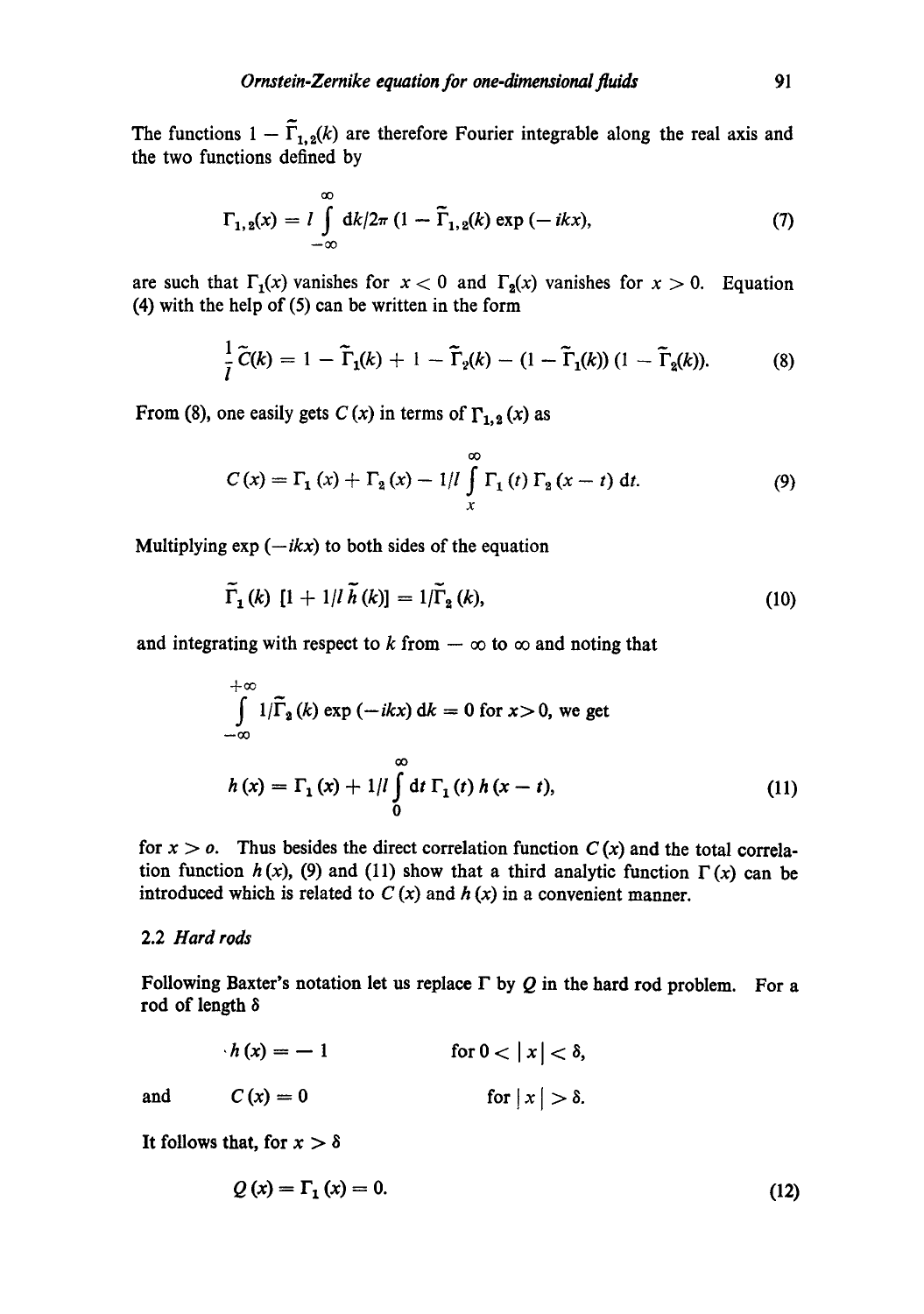Substituting these values in (11), we get, for  $0 < x < \delta$ 

$$
-1 = Q(x) + 1/l \int_{0}^{\delta} Q(t) h(x - t) dt,
$$
 (13)

when both x and t are in the range 0 to  $\delta$ , then  $h(x - t) = -1$  in (13). So Q (x) can be easily found and then from  $(9)$ ,  $C(x)$  can be obtained.

$$
Q(x) = -l(l - \delta), \tag{14}
$$

and 
$$
C(x) = -l(l - x)/(l - \delta)^2
$$
, (15)

which is the correct result (Wertheim 1964). Equation (11) for  $x > \delta$  for noninteracting hard rods become

$$
g(x) = 1 - 1/l \int_{0}^{\delta} Q(t) dt + 1/l \int_{0}^{\delta} Q(t) g(x - t) dt.
$$
 (16)

The Laplace transform of  $g(x)$  is obtained as

$$
G(s) = \int\limits_0^\infty \exp\left(-Sx\right)g\left(x\right)dx = \frac{l}{\left[1+s\left(1-\delta\right)\right]\exp\left(s\,\delta\right)-1}.\tag{17}
$$

The inverse Laplace transform is easily calculated to find the radial distribution function

$$
g(x) = l \sum_{n=1}^{\infty} \theta (x - n \delta) \exp [-(x - n \delta)/(l - \delta)] \frac{(x - n \delta)^{n-1}}{(l - \delta)^n (n - 1)!}.
$$
 (18)

where  $\theta$  (x-n  $\delta$ ) is the Heaviside step function, agreeing with the results of Kac *et al* (1963) and Zernike and Prins (1927). Thus we are assured that the one-dimensional version of Baxter's formalism together with the PV approximation solves the problem of hard rod exactly.

## *3. General method of solution*

# 3.1 *Interacting hard rods*

To discuss the problem of interacting hard rods (Smith 1979) it is convenient to consider  $C(x)$  on  $x > \delta$  separately from its behaviour on  $o < x < \delta$ .

$$
C(x) = C_0(x) \theta(\delta - |x|) + C_1(x) \theta(|x| - \delta).
$$
 (19)

It is important to note that  $C_0(x)$  is not identical with the hard core value, even though the latter may be a good approximation to it in most of the problems of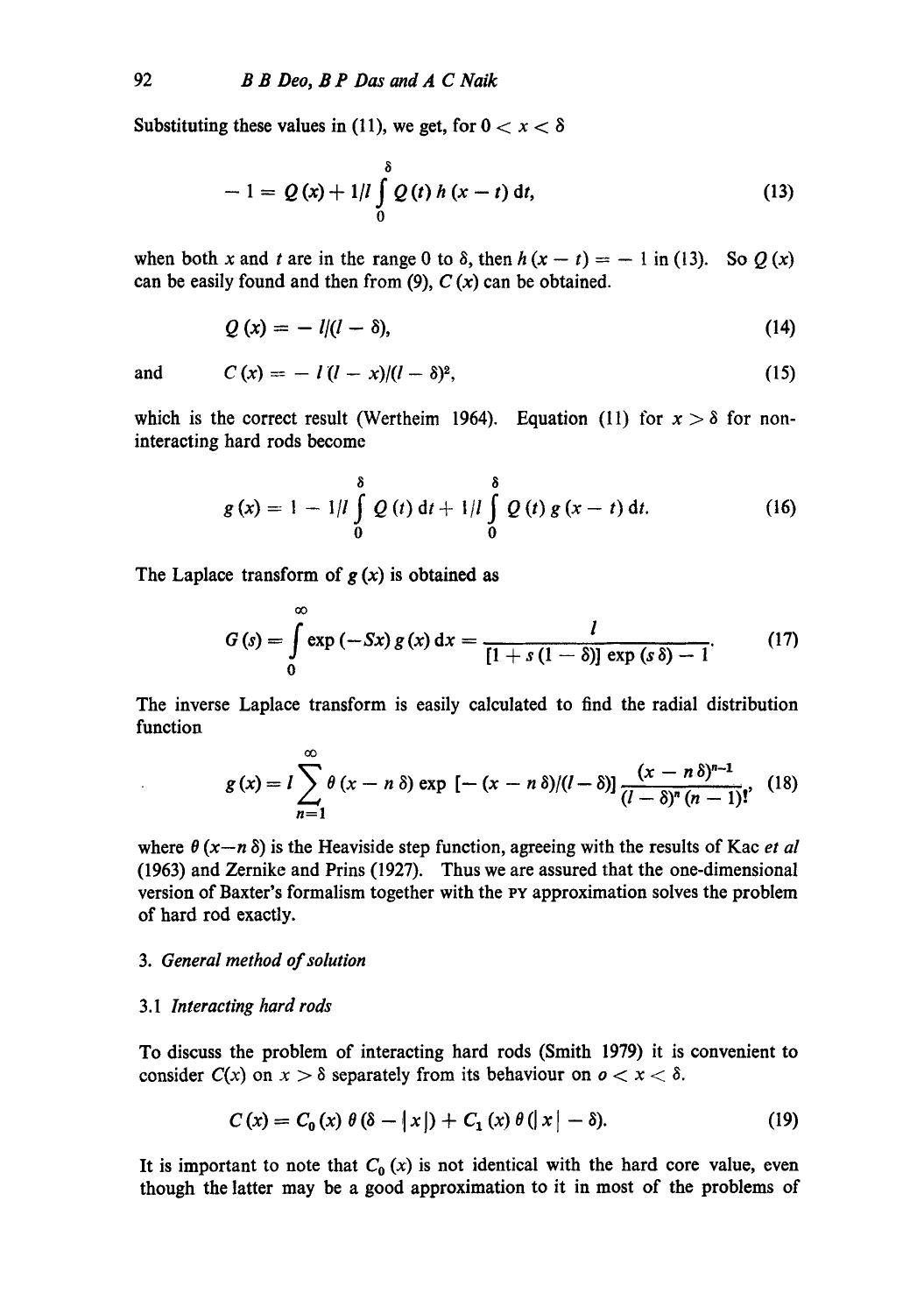physical interest. The Fourier transform of C(x),  $\tilde{C}(k)$  may also be written in the form

$$
\tilde{C}(k) = \tilde{C}_0(k) + \tilde{C}_s(k). \tag{20}
$$

 $C_s$  (k) can be taken as the Fourier transform of  $C_1(x)$  which contains the unknown function  $g(x)$ . Thus one has to resort to further approximation depending upon the physical problem under consideration. Pv proposed to approximate  $C_1(x)$  by

$$
C_1(x) \simeq g(x) \left[ (1 - \exp(\beta v)(x)) \right],\tag{21}
$$

where  $\beta = 1/KT$  Similarly for the two regions we decompose  $\Gamma(x)$  as

$$
\Gamma_1(x) = \Gamma_0(x) \theta (\delta - x) + \Gamma_{\infty}(x) \theta (x - \delta).
$$
 (22)

Now we assert that

$$
\Gamma_{\infty}(x) = \int_{-\infty}^{\infty} \frac{dk}{2\pi} \frac{\tilde{C}_s(k)}{\tilde{\Gamma}_2(k)} \exp\left(-ikx\right).
$$
 (23)

To demonstrate the correctness of this assertion, use (9) for  $x > \delta$  to get

$$
C_1(x) = \Gamma_{\infty}(x) - \frac{1}{l} \int_{x}^{\infty} \Gamma_{\infty}(x) \Gamma(t - x) dt,
$$
 (24)

and then substitute (23) for  $\Gamma_{\infty}(x)$ . Then

$$
C_1(x) = \int_{-\infty}^{\infty} \frac{dk}{2\pi} \exp\left(-ikx\right) \frac{\widetilde{C}_s(k)}{\widetilde{\Gamma}_2(k)} \left[1 - \frac{1}{l} \int_{0}^{\infty} \Gamma(t) \exp\left(-ikt\right) dt\right].
$$
 (25)

Since by definition,

$$
\widetilde{\Gamma}_2(k) = 1 - 1/l \int_0^\infty \Gamma(t) \exp(-ikt) dt, \qquad (26)
$$

(25) follows.

Once  $\Gamma_{\infty}(x)$  is known, (11) can be used within the range  $0 < x < \delta$  to get

$$
\Gamma_0(x) = -\tilde{\Gamma}(0) - 1/l \int_{\delta}^{\infty} \Gamma_{\infty}(t) g(x - t) dt,
$$
\n(27)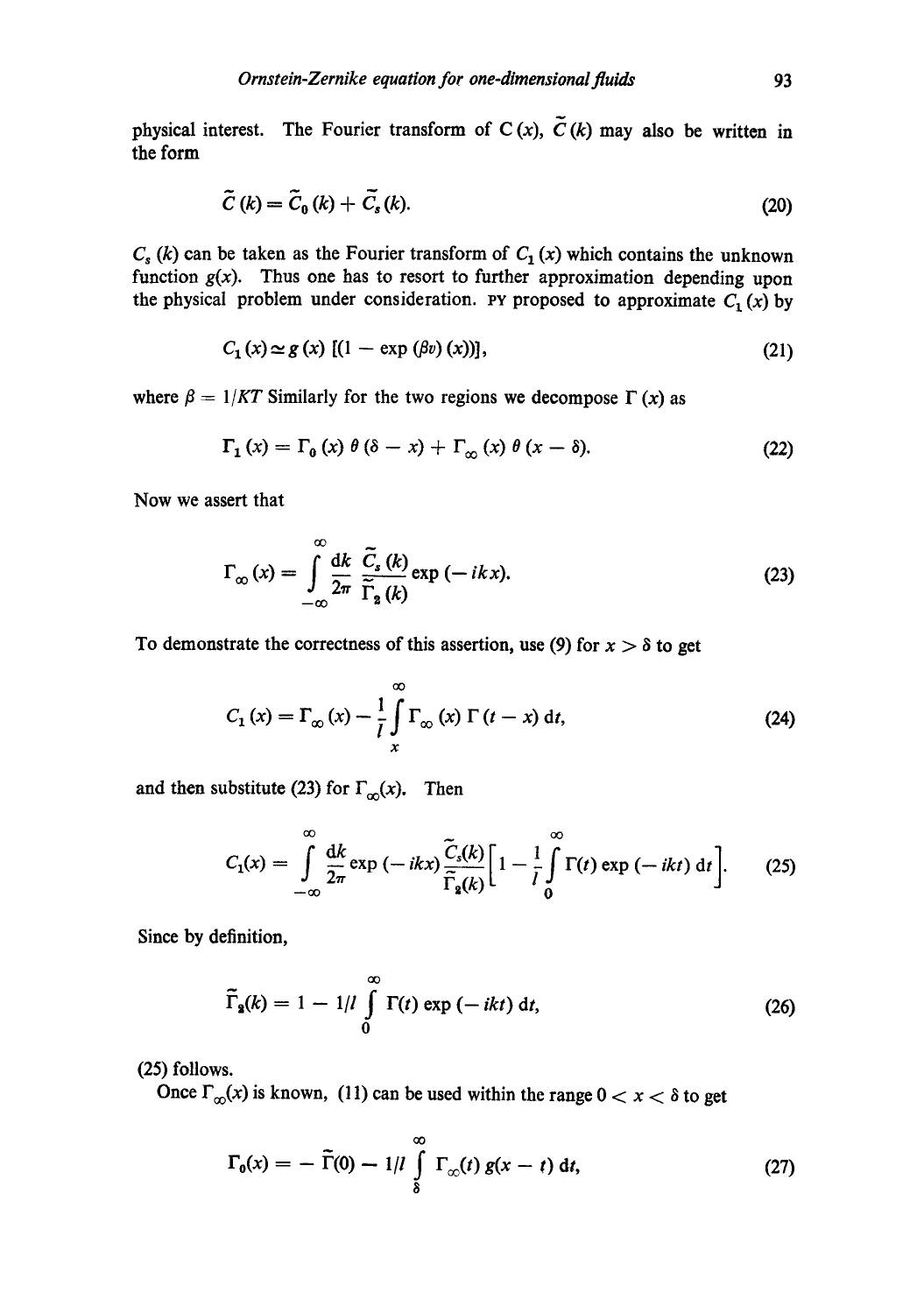where  $\tilde{\Gamma}(0)$  is given by

$$
\widetilde{\Gamma}(0) = \frac{1}{l-\delta} - \frac{1}{l-\delta} \int_{\delta}^{\infty} \Gamma_{\infty}(t) dt + \frac{1}{l(l-\delta)} \int_{0}^{\delta} dx \int_{\delta}^{\infty} dt \Gamma_{\infty}(t) g(x-t). \quad (28)
$$

Thus  $\Gamma(x) = \Gamma_0(x) + \Gamma_{\infty} (x)$ , is known. Using this  $\Gamma(x)$  in (9) and (11), the functions  $C(x)$  and  $g(x)$  can be found out. This is illustrated below.

## 3.2 *Kac model*

As an example consider the Kac model (Kac 1959) of hard rods interacting *via* an exponential attraction. The weak long-ranged potential is

$$
v_1(x) = - a \exp(-\gamma |x|) \theta(|x| - \delta). \tag{29}
$$

In the limit  $\gamma \rightarrow 0$ , the range of the potential tends to infinity and as  $\alpha \rightarrow 0$ , the potential becomes only weakly attractive. The limit where both the  $\alpha$  and  $\gamma$  tend to zero but with  $a/\gamma = a_0$  finite, is called the van der Waals limit. This limiting procedure actually provides the escape from the Gursey-Van Hove results.

From (21), for  $\alpha \beta = \nu$  tending to zero,

$$
C_1(x) \simeq \nu \exp\left(-\gamma \left|x\right|\right) g(x) + 0 \left(\nu^2\right) + \ldots \qquad (30)
$$

Omitting  $v^2$  and the higher order terms, the Fourier transform of (30) is

$$
\widetilde{C}_s(k) = \nu \left[ G(\gamma - ik) + G(\gamma + ik) \right], \tag{31}
$$

**where** 

$$
G(\gamma \mp ik) = \int_{0}^{\infty} dx g(x) \exp \left[ -x(\gamma \mp ik) \right]. \tag{32}
$$

Substituting (31) in (23) and integrating we get

$$
\Gamma_{\infty}(x) = \frac{\nu \exp(-\gamma x)}{\widetilde{\Gamma}_2(-i\gamma)}.
$$
\n(33)

Using (33) in (27), we get

$$
\Gamma_0(x) = -\tilde{\Gamma}(0) - \frac{\nu}{l} G(\gamma) \exp(-\gamma x) \frac{1}{\tilde{\Gamma}_2(-i\gamma)},
$$
\n(34)

where

$$
G(\gamma) = \int_{0}^{\infty} \exp(-\gamma t) g(t) dt.
$$
 (35)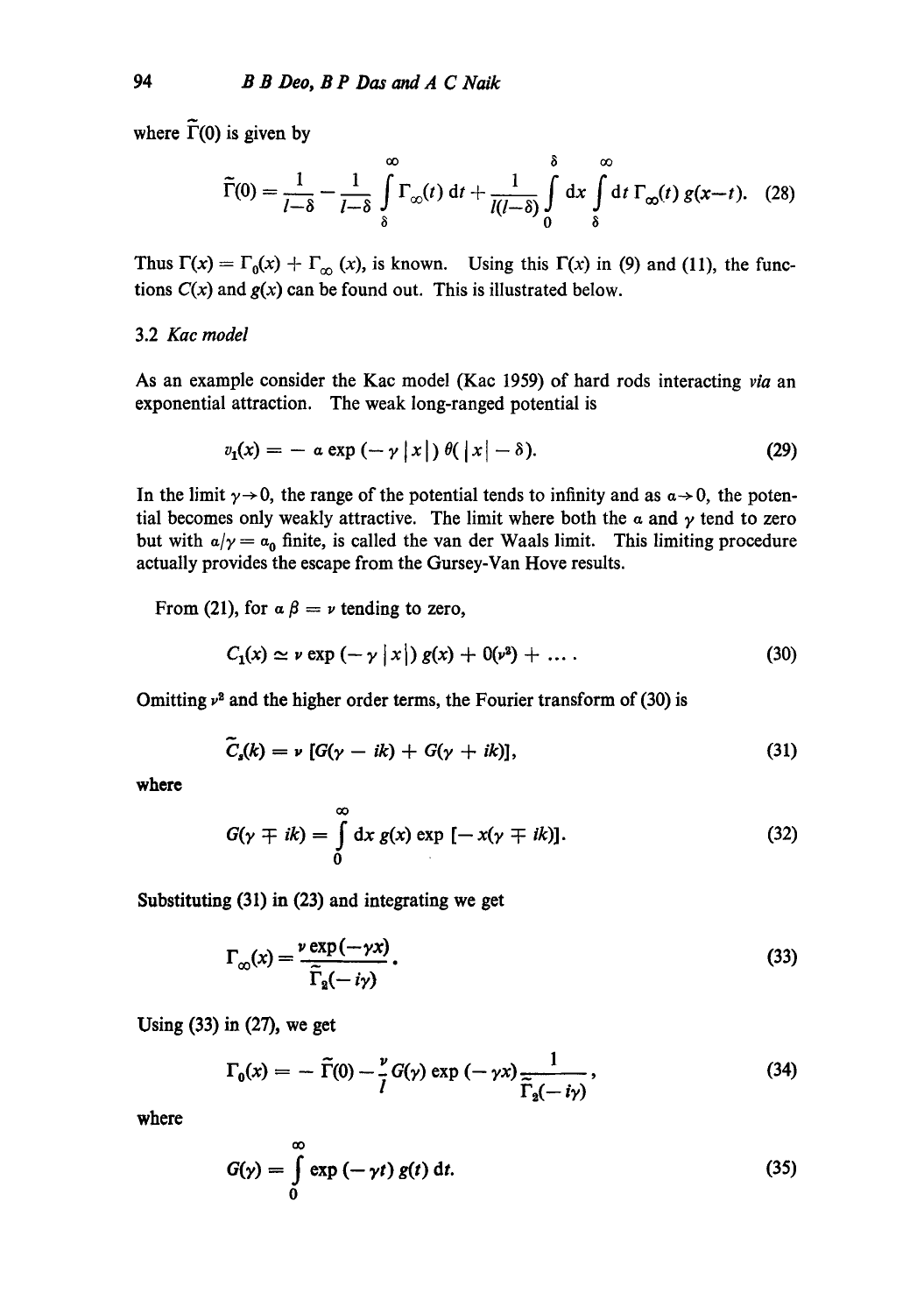$\tilde{\Gamma}(k)$ , the Fourier transform of  $\Gamma(x)$  is

$$
\widetilde{\Gamma}(k) = 1 + \frac{1}{l} \widetilde{\Gamma}(0) \frac{\exp{(ik\delta)} - 1}{ik} + \frac{\nu G(\gamma)}{l^2} \frac{\{1 - \exp{[-\delta(\gamma - ik)]}\}}{\widetilde{\Gamma}_2(-i\gamma) (\gamma - ik)}
$$
\n
$$
- \frac{\nu}{\widetilde{\Gamma}_2(-i\gamma) (\gamma - ik)}.
$$
\n(36)

Approximating  $G(\gamma)$  by its hard core value  $1/\gamma$  (in the limit  $\gamma \sim 0$ ), defining  $-\nu_0 = \nu/\gamma$ and putting  $k = 0$ ,

$$
\widetilde{\Gamma}(0) \simeq \frac{l}{l - \delta} - \frac{\nu_0}{l \, \widetilde{\Gamma}_2(-i\gamma)}.
$$
\n(37)

For  $k = i\gamma$ , using (37) and (26), (36) becomes

$$
\tilde{\Gamma}(i\gamma) \simeq \frac{l}{l-\delta} - \frac{\nu_0}{2l \; \tilde{\Gamma}(i\gamma)}.
$$
\n(38)

Solving for (38)

$$
\widetilde{\Gamma}(i\gamma) = 1/2 \left[ \frac{l}{l-\delta} \pm \left\{ \left( \frac{l}{l-\delta} \right)^2 - 2\nu_0/l \right\}^{1/2} \right] \tag{39}
$$

Substituting (38) and (39) in **(37)** 

$$
\tilde{\Gamma}(0) = [(l/l - \delta)^2 - 2\nu_0/l]^{1/2}.
$$
\n(40)

It is to be noted that (40) can be very simply obtained if one assumes  $\tilde{C}_0(k)$  to be given by the hard core value. Then

$$
\widetilde{\Gamma}(0)^2 = 1 - \frac{1}{l} [\widetilde{C}_0(0) + \widetilde{C}_s(0)]
$$

$$
= \left(\frac{l}{l-\delta}\right)^2 - \frac{2\nu_0}{l}.
$$

**The inverse compressibility equation of state (Baxter 1968) is** 

$$
\beta \frac{\partial p}{\partial \rho}\bigg|_T = \tilde{\Gamma}(o)^2 = (l/l - \delta)^2 - 2\nu_0/l,
$$
\n(41)

**and leads as usual to the van der Waals equation of state.** 

$$
p = \frac{1}{\beta(l-\delta)} - a_0/l^2,
$$
\n(42)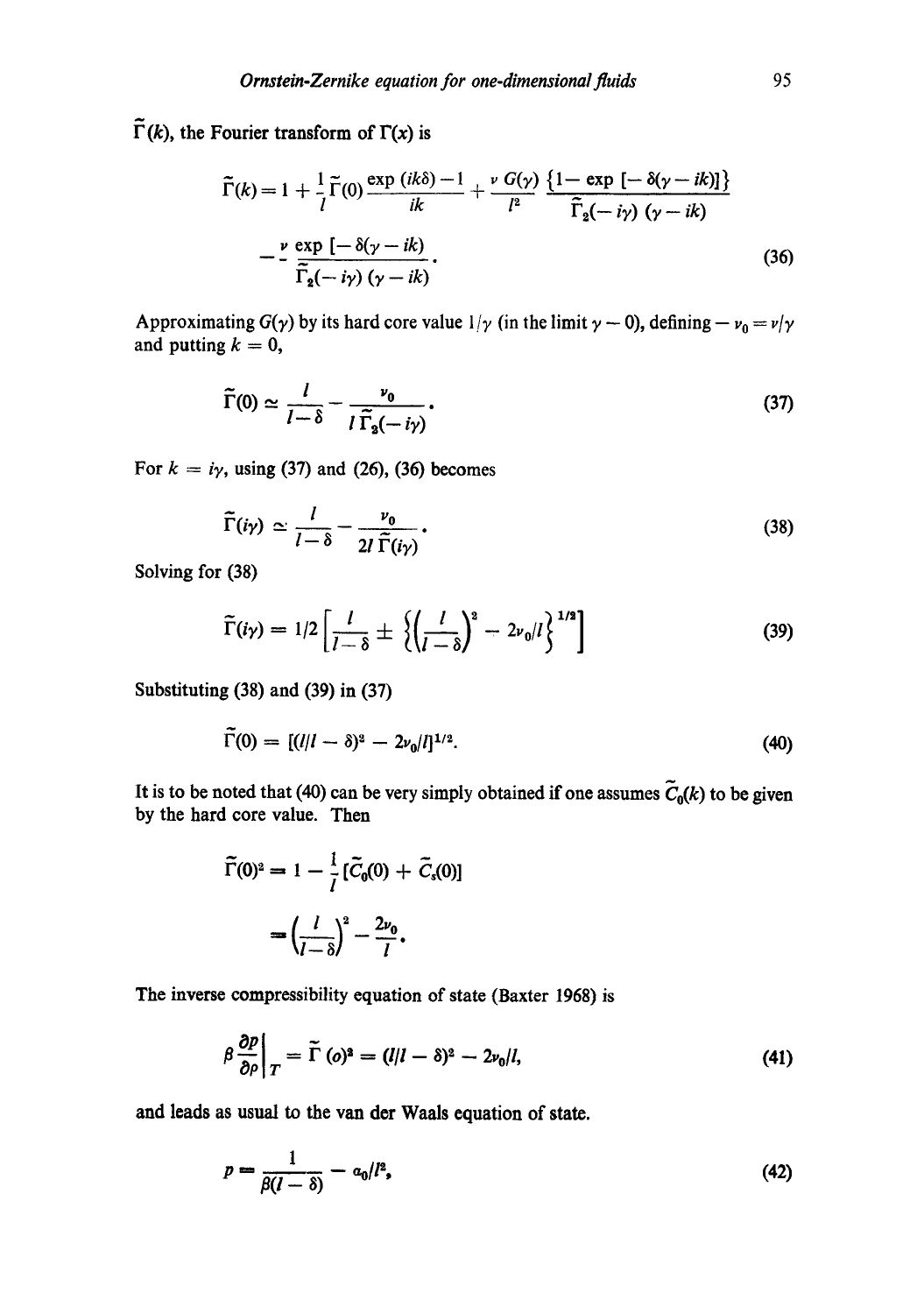where  $a_0 = a/y$ . Thus in the van der Waals limit there is phase transition in the Baxter method of solution in one dimension.

It is not obvious, whether the highly involved expressions for the radial distribution function obtained by Kac *et al* (1963) can also be obtained by this simple and elegant method. To examine this point, let us denote the hard core values as

$$
1 - \frac{1}{l} \tilde{C}_0 (k) = \tilde{Q} (k) \tilde{Q} (-k).
$$
\n
$$
\tilde{\Gamma}_1 (k) \tilde{\Gamma}_2 (k) = 1 - \frac{1}{l} [\tilde{C}_0 (k) + \tilde{C}_s (k)]
$$
\n(43)

$$
=\frac{\tilde{Q}(k)\tilde{Q}(-k)}{\gamma^2+k^2}\left[k^2+\gamma^2\ B^2\ (k)\right],\qquad \qquad (44)
$$

where,

$$
B^{2}(k) = 1 - \frac{\nu}{l\gamma^{2}} \left[ \frac{G(\gamma - ik) + G(\gamma + ik)}{\tilde{Q}(k) - \tilde{Q}(-k)} \right] [\gamma^{2} + k^{2}]. \tag{45}
$$

The crucial and novel point in this analysis is to be able to correctly guess the values of  $\tilde{\Gamma}_1(k)$  and  $\tilde{\Gamma}_2(k)$  so that these latter functions satisfy the required analytic properties. After some intuitive thought and following the discussion by Morse and Feshback (1953) we found that they are as follows

$$
\tilde{\Gamma}_1(k) = \frac{k^2 + \gamma^2 B^2(k)}{(k + i\gamma) C} \tilde{Q}(k),
$$
\nand

\n
$$
\tilde{\Gamma}_2(k) = \frac{C}{k - i\gamma} \tilde{Q}(-k),
$$
\n(46)

where C is an unknown constant factor.  $1/\tilde{\Gamma}_2(k)$  cannot have zeroes on the lower half of the complex k plane. So it has zeroes at  $k = + i\gamma$ . The conjugate pole occurs in  $\Gamma_1(k)$ .

We emphasize here, that the approach of other authors in this regard can be entirely erroneous specially in the case of three dimensions (Hoye and Blum 1977; Blum and Hoye 1978). In perturbative analysis, much notice is not taken of the analyticity requirements of the exact solution which can be quite different from the unperturbed case.

From equations (4), (5) and (44) we have,

$$
\tilde{Q}(k)\left(1+\frac{1}{l}\tilde{h}(k)\right)=\frac{k^2+\gamma^2}{k^2+\gamma^2 B^2(k)}\frac{1}{\tilde{Q}(-k)}.
$$
\n(47)

On rearranging the above equation, multiplying both the sides with  $\exp(-ikx)$ and integrating with respect to k from  $-\infty$  to  $\infty$  we get

$$
h(x) = Q(x) + \frac{1}{l} \int_{0}^{\infty} dt Q(t) h(x - t) + v \int_{-\infty}^{\infty} \frac{dk}{2\pi} \frac{\exp(-ikx)}{\widetilde{Q}(-k)}
$$
  
 
$$
\times \frac{k^{2} + \gamma^{2}}{k^{2} + \gamma^{2} B^{2}(k)} \left[ \frac{G(\gamma - ik) + G(\gamma + ik)}{\widetilde{Q}(k) \widetilde{Q}(-k)} \right].
$$
 (48)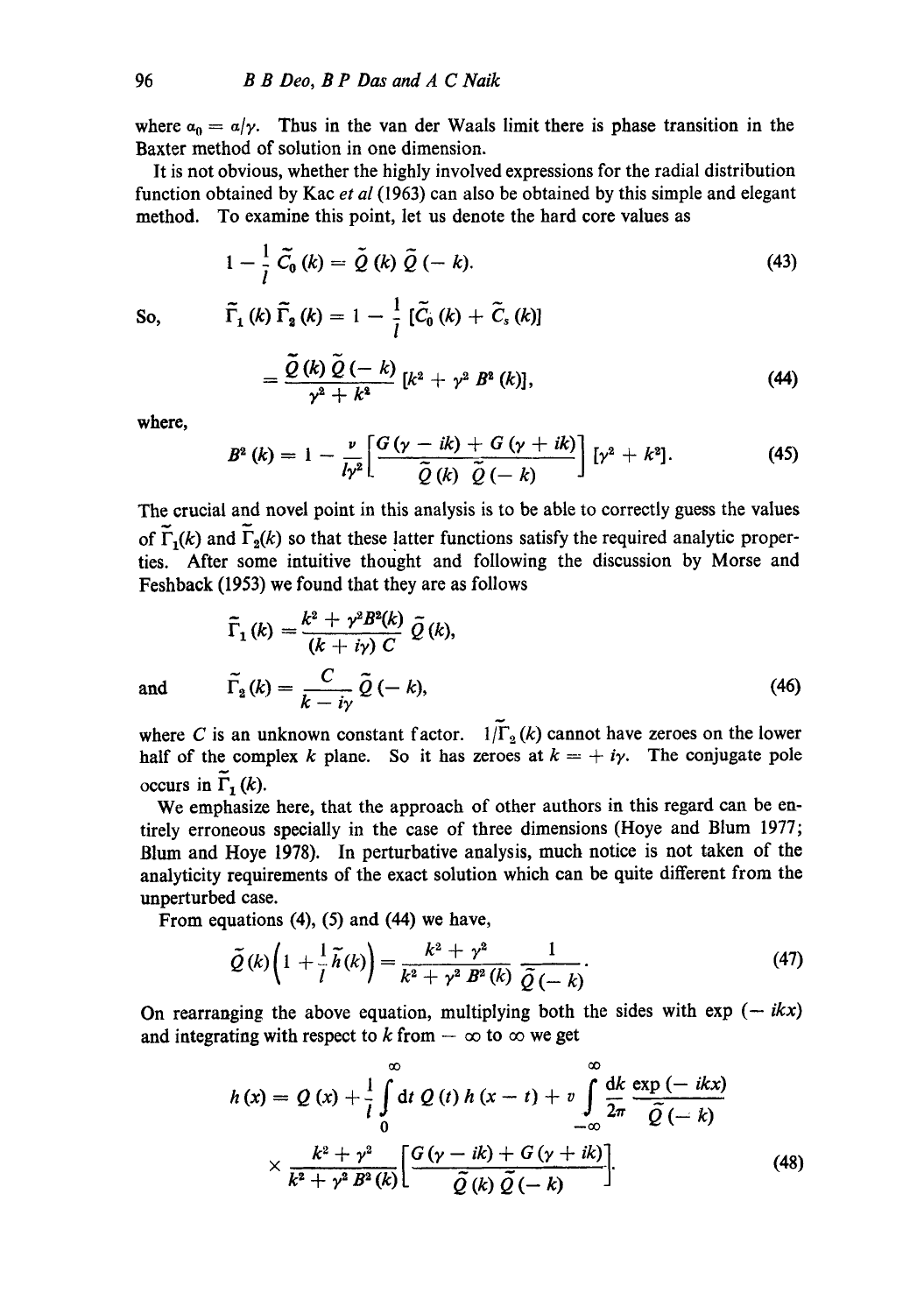The Laplace transform is

$$
G(s) = G_0(s) + v/B(0) \frac{(l-\delta)^4}{l^2} s^2 \exp(2s\delta) \frac{(s+\gamma) G(\gamma+s)}{\lambda^2(s) (s+\gamma B)},
$$
(49)

where  $\lambda(s) = [1 + s(l - \delta)] \exp(s\delta) - 1$  and

$$
G_{\mathbf{0}}\left(s\right) = \mathbf{l}/\lambda\left(s\right),\tag{50}
$$

is the hard core value. Equation (49) can be written as

$$
G(s) = G_0(s) + \Delta G(s), \tag{51}
$$

where

$$
\Delta G\left(s\right)=\frac{v}{B\left(0\right)}\,\frac{\left(l-\delta\right)^{4}\,s^{2}\exp\left(2s\delta\right)}{l^{2}}\,\frac{s+\gamma}{\lambda^{2}\left(s\right)}\frac{s+\gamma}{\left(s+\gamma\,B\right)}G\left(\gamma+s\right). \tag{52}
$$

Incorporating van der Waals limit the first order perturbation effect for short ranges is

$$
\Delta G\left(s\right)=\frac{v}{B\left(0\right)}\frac{\left(l-\delta\right)^{4}}{l}\frac{s^{2}\exp\left(2s\delta\right)}{\lambda^{3}\left(s\right)}.\tag{53}
$$

In the long range, S is replaced by  $S_{\gamma}$  and then the limit  $\gamma \rightarrow 0$  is taken with the result

$$
\Delta G(s) = v_0 (l - \delta)^4 / [B(0) l^4 (S + B)]. \tag{54}
$$

The equations (53) and (54) agree exactly with the results of Kac *et al* (1963) and Lebowitz and Percus (1963) both in the long range and the short range limits.

#### **4. Conclusion**

The application of Wiener-Hopf method of factorisation has greatly facilitated the study of oz equation in PY approximation. In a one-dimensional system there is a phase transition in van der Waals limit and for weakly attracting hard rods the results are in total agreement with the results of Kac *et al* (1963) at least to the first order of perturbation. Baxter's method can be used with confidence in perturbative study of the statistical mechanics of fluids in three dimensions as well.

# **Acknowledgement**

The authors BPD and ACN are grateful to the uGC, India for the award of teacher fellowships.